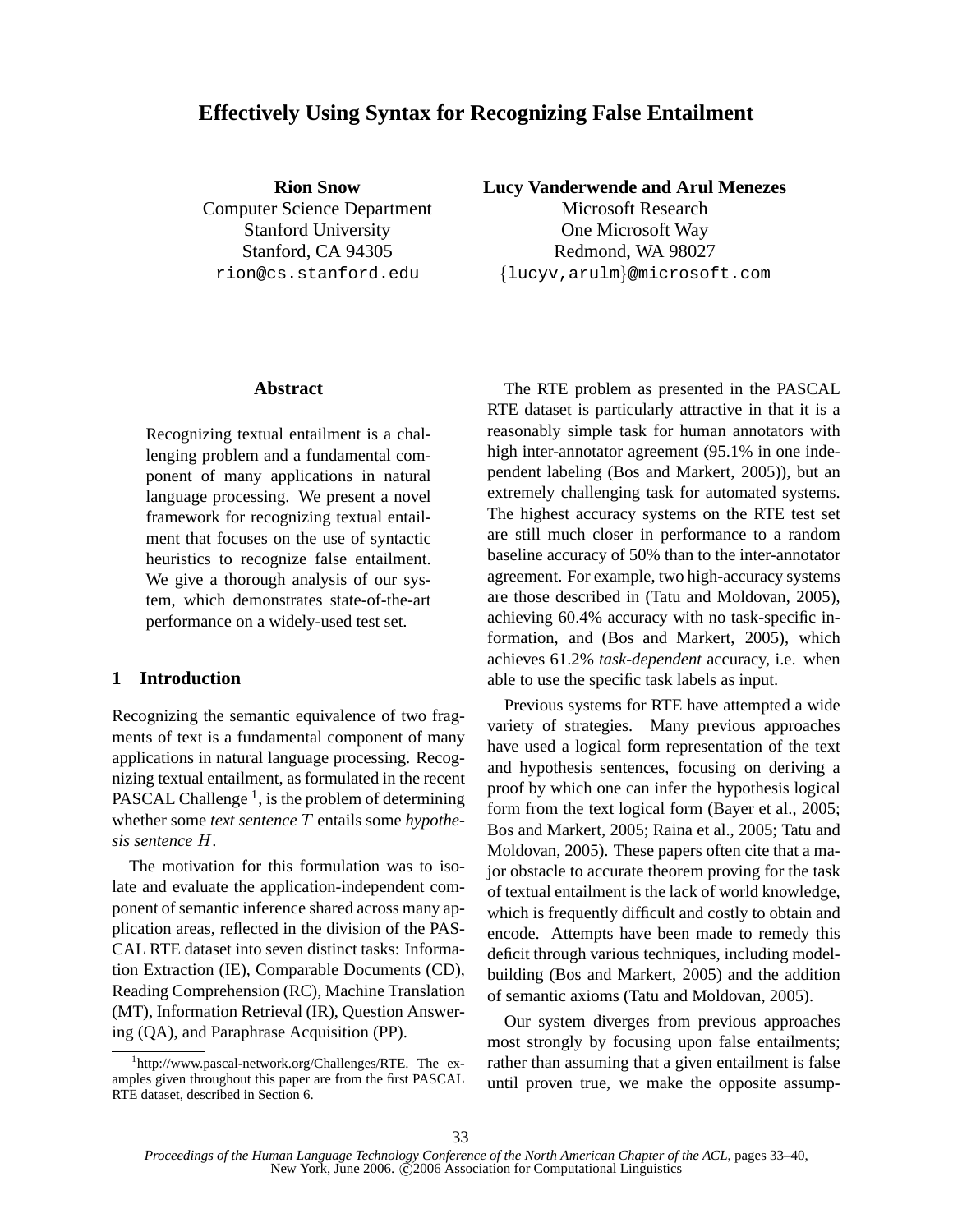tion, and instead focus on applying knowledge-free heuristics that can act locally on a subgraph of syntactic dependencies to determine with high confidence that the entailment is false. Our approach is inspired by an analysis of the RTE dataset that suggested a syntax-based approach should be approximately twice as effective at predicting false entailment as true entailment (Vanderwende and Dolan, 2006). The analysis implied that a great deal of syntactic information remained unexploited by existing systems, but gave few explicit suggestions on how syntactic information should be applied; this paper provides a starting point for creating the heuristics capable of obtaining the bound they suggest<sup>2</sup>.

# **2 System Description**

Similar to most other syntax-based approaches to recognizing textual entailment, we begin by representing each text and hypothesis sentence pair in *logical forms*. These logical forms are generated using NLPWIN<sup>3</sup>, a robust system for natural language parsing and generation (Heidorn, 2000). Our logical form representation may be considered equivalently as a set of triples of the form RELATION( $node_i, node_j$ ), or as a graph of syntactic dependencies; we use both terminologies interchangeably. Our algorithm proceeds as follows:

- 1. Parse each sentence with the NLPWIN parser, resulting in syntactic dependency graphs for the text and hypothesis sentences.
- 2. Attempt an alignment of each *content* node in the dependency graph of the hypothesis sentence to some node in the graph of the text sentence, using a set of heuristics for alignment (described in Section 3).
- 3. Using the alignment, apply a set of syntactic heuristics for recognizing false entailment (described in Section 4); if any match, predict that the entailment is false.



Figure 1: Logical form produced by NLPWIN for the sentence "Six hostages in Iraq were freed."

4. If no syntactic heuristic matches, back off to a lexical similarity model (described in section 5.1), with an attempt to align detected paraphrases (described in section 5.2).

In addition to the typical syntactic information provided by a dependency parser, the NLPWIN parser provides an extensive number of semantic features obtained from various linguistic resources, creating a rich environment for feature engineering. For example, Figure 1 (from Dev Ex. #616) illustrates the dependency graph representation we use, demonstrating the stemming, part-of-speech tagging, syntactic relationship identification, and semantic feature tagging capabilities of NLPWIN.

We define a *content* node to be any node whose lemma is not on a small stoplist of common stop words. In addition to content vs. non-content nodes, among content nodes we distinguish between *entities* and *nonentities*: an *entity* node is any node classified by the NLPWIN parser as being a proper noun, quantity, or time.

Each of the features of our system were developed from inspection of sentence pairs from the RTE development data set, and used in the final system only if they improved the system's accuracy on the development set (or improved F-score if accuracy was unchanged); sentence pairs in the RTE test set were left uninspected and used for testing purposes only.

# **3 Linguistic cues for node alignment**

Our syntactic heuristics for recognizing false entailment rely heavily on the correct alignment of words and multiword units between the text and hypothesis logical forms. In the notation below, we will consider  $h$  and  $t$  to be nodes in the hypothesis  $H$  and

<sup>&</sup>lt;sup>2</sup>(Vanderwende and Dolan, 2006) suggest that the truth or falsehood of 48% of the entailment examples in the RTE test set could be correctly identified via syntax and a thesaurus alone; thus by random guessing on the rest of the examples one might hope for an accuracy level of  $0.48 + \frac{0.52}{2} = 74\%$ .

<sup>&</sup>lt;sup>3</sup>To aid in the replicability of our experiments, we have published the NLPWIN logical forms for all sentences from the development and test sets in the PASCAL RTE dataset at http://research.microsoft.com/nlp/Projects/RTE.aspx.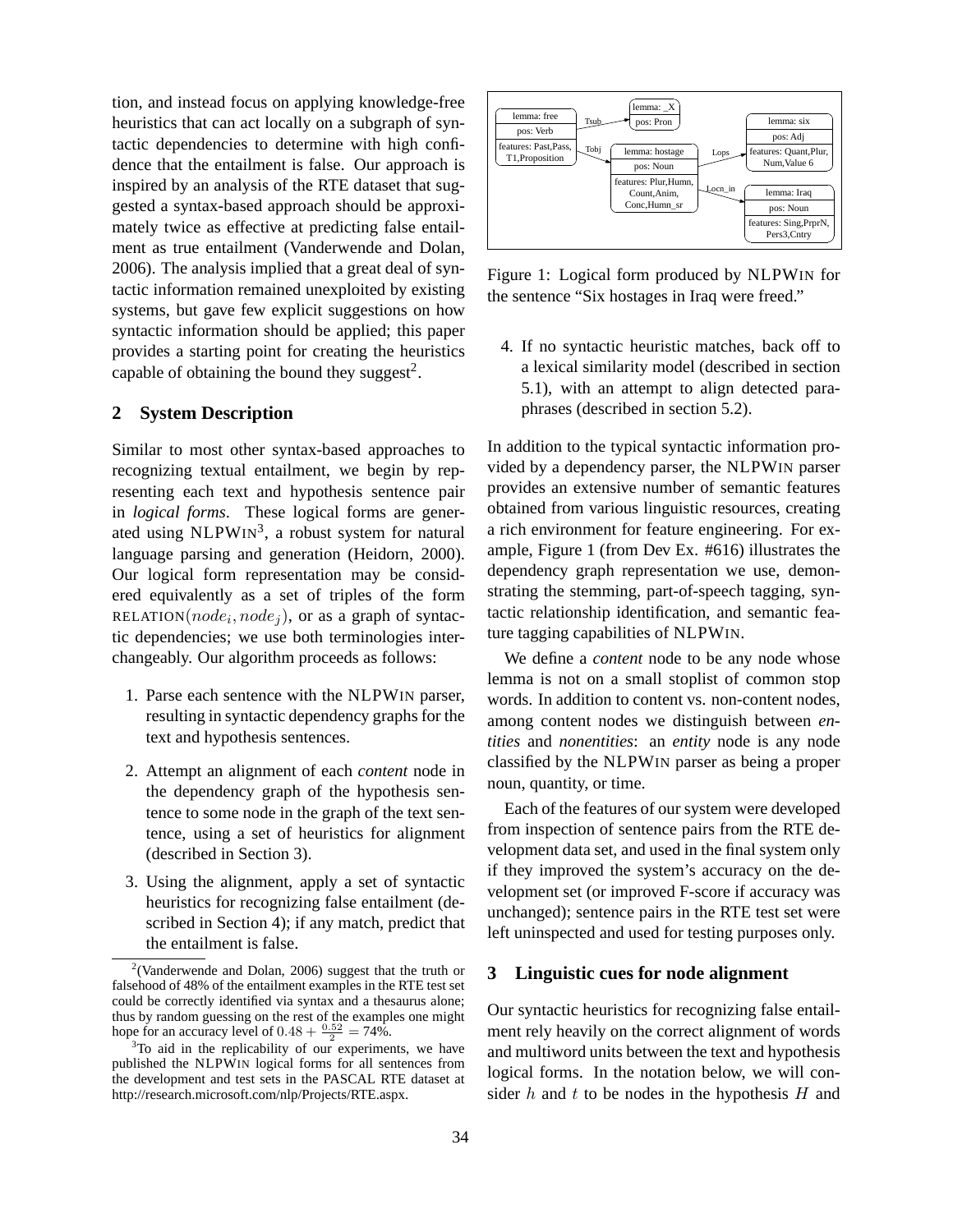

Figure 2: Example of synonym, value, and derivational form alignment heuristics, Dev Ex. #767

text  $T$  logical forms, respectively. To accomplish the task of node alignment we rely on the following heuristics:

#### **3.1 WordNet synonym match**

As in (Herrera et al., 2005) and others, we align a node  $h \in H$  to any node  $t \in T$  that has both the same part of speech and belongs to the same synset in WordNet. Our alignment considers multiword units, including compound nouns (e.g., we align "Oscar" to "Academy Award" as in Figure 2), as well as verb-particle constructions such as "set off" (aligned to "trigger" in Test Ex. #1983).

#### **3.2 Numeric value match**

The NLPWIN parser assigns a normalized numeric value feature to each piece of text inferred to correspond to a numeric value; this allows us to align "6th" to "sixth" in Test Ex. #1175. and to align "a dozen" to "twelve" in Test Ex. #1231.

#### **3.3 Acronym match**

Many acronyms are recognized using the synonym match described above; nonetheless, many acronyms are not yet in WordNet. For these cases we have a specialized acronym match heuristic which aligns pairs of nodes with the following properties: if the lemma for some node  $h$  consists only of capitalized letters (with possible interceding periods), and the letters correspond to the first characters of some multiword lemma for some  $t \in T$ , then we consider  $h$  and  $t$  to be aligned. This heuristic allows us to align "UNDP" to "United Nations Development Programme" in Dev Ex. #357 and "ANC" to "African National Congress" in Test Ex. #1300.

#### **3.4 Derivational form match**

We would like to align words which have the same root form (or have a synonym with the same root form) and which possess similar semantic meaning, but which may belong to different syntactic categories. We perform this by using a combination of the synonym and derivationally-related form information contained within WordNet. Explicitly our procedure for constructing the set of derivationallyrelated forms for a node  $h$  is to take the union of all derivationally-related forms of all the synonyms of h (including  $h$  itself), i.e.:

 $DERIV(h) = \bigcup_{s \in \text{WN-SYN}(h)} \text{WN-DERIV}(s)$ 

In addition to the noun/verb derivationally-related forms, we detect adjective/adverb derivationallyrelated forms that differ only by the suffix 'ly'.

Unlike the previous alignment heuristics, we do not expect that two nodes aligned via derivationallyrelated forms will play the same syntactic role in their respective sentences. Thus we consider two nodes aligned in this way to be *soft-aligned*, and we do not attempt to apply our false entailment recognition heuristics to nodes aligned in this way.

#### **3.5 Country adjectival form / demonym match**

As a special case of derivational form match, we soft-align matches from an explicit list of place names, adjectival forms, and demonyms<sup>4</sup>; e.g., "Sweden" and "Swedish" in Test Ex. #1576.

#### **3.6 Other heuristics for alignment**

In addition to these heuristics, we implemented a hyponym match heuristic similar to that discussed in (Herrera et al., 2005), and a heuristic based on the string-edit distance of two lemmas; however, these heuristics yielded a decrease in our system's accuracy on the development set and were thus left out of our final system.

### **4 Recognizing false entailment**

The bulk of our system focuses on heuristics for recognizing false entailment. For purposes of notation, we define binary functions for the existence

<sup>&</sup>lt;sup>4</sup>List of adjectival forms and demonyms based on the list at: http://en.wikipedia.org/wiki/List of demonyms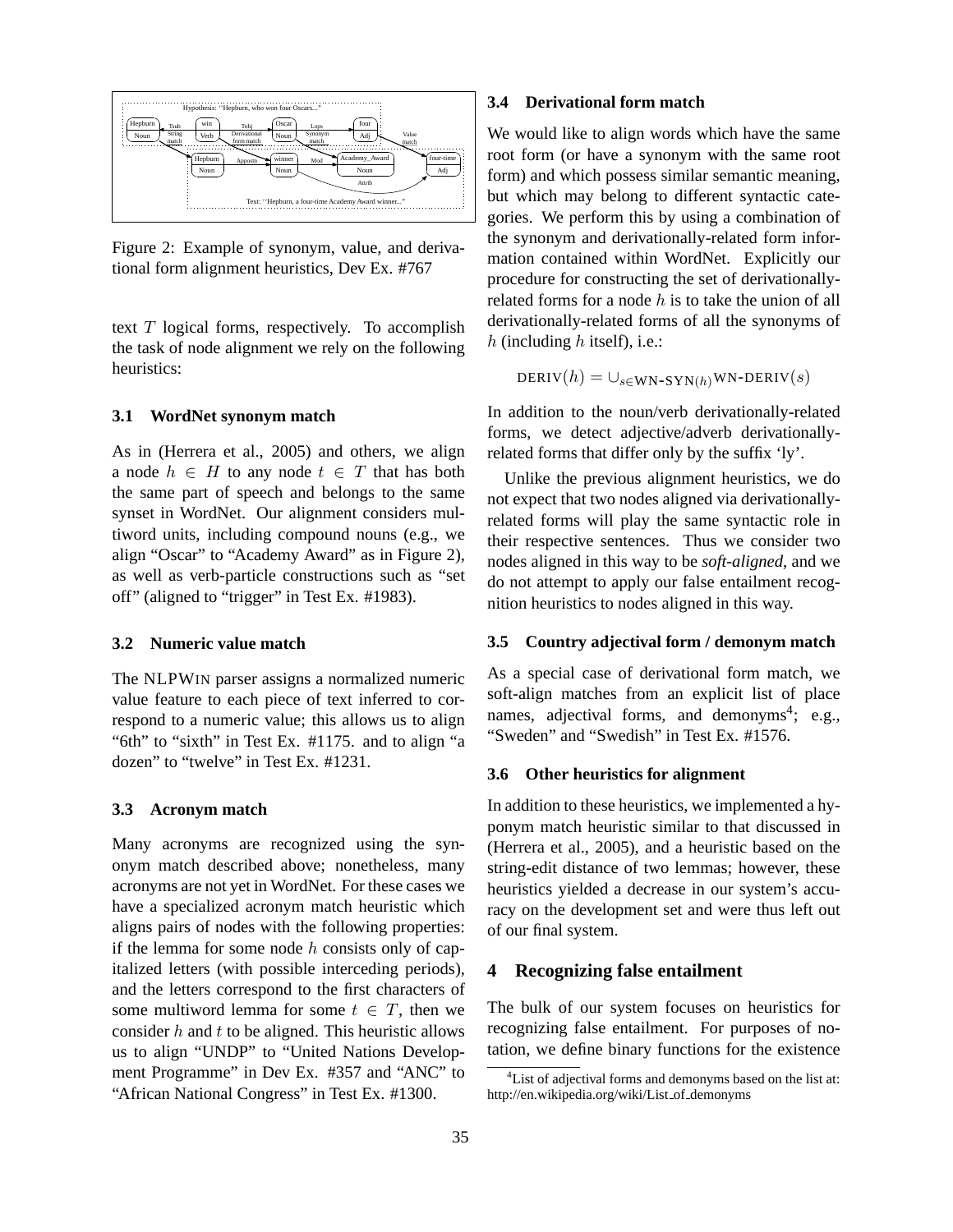| $\overline{\text{ENTITY}(h) \wedge \forall t.\neg \text{ALIGN}(h,t) \rightarrow False.}$                                                                                                        |
|-------------------------------------------------------------------------------------------------------------------------------------------------------------------------------------------------|
| $ALIGN(h, t) \wedge NEG(t) \neq NEG(h) \rightarrow False.$                                                                                                                                      |
| ALIGN $(h, t) \wedge \text{MOD}(t) \wedge \neg \text{MOD}(h) \rightarrow False.$                                                                                                                |
| ALIGN $(h_1, t_1) \wedge \text{REL}(h_0, h_1) \wedge \text{REL}(t_0, t_1) \wedge \text{LEMMA}(t_0) \in \text{ANTONYMS}(h_0) \rightarrow False$                                                  |
| $ALIGN(h_1, t_1) \wedge ALIGN(h_2, t_2) \wedge REL(h_1, h_2) \wedge \neg REL(t_1, t_2) \wedge REL \in \{SUBJ, OBI, IND\} \rightarrow False$                                                     |
| $\neg(SUPR(h_1) \rightarrow (ALIGN(h_1, t_1) \land ALIGN(h_2, t_2) \land REL_1(h_2, h_1) \land REL_1(t_2, t_1))$                                                                                |
| $\wedge \forall t_3.(\text{REL}_2(t_2,t_3) \wedge \text{REL}_2 \in \{\text{MOD}, \text{POSSR}, \text{LOCN}\} \rightarrow \text{REL}_2(h_2,h_3) \wedge \text{ALIGN}(h_3,t_3)) \rightarrow False$ |
| ALIGN $(h_1, t_1) \wedge$ ALIGN $(h_2, t_2) \wedge$ COND $\in$ PATH $(t_1, t_2) \wedge$ COND $\notin$ PATH $(h_1, h_2) \rightarrow False$                                                       |
|                                                                                                                                                                                                 |

Table 1: Summary of heuristics for recognizing false entailment

of each semantic node feature recognized by NLP-WIN; e.g., if h is negated, we state that  $NEG(h) =$ TRUE. Similarly we assign binary functions for the existence of each syntactic relation defined over pairs of nodes. Finally, we define the function ALIGN( $h, t$ ) to be true if and only if the node  $h \in H$ has been 'hard-aligned' to the node  $t \in T$  using one of the heuristics in Section 3. Other notation is defined in the text as it is used. Table 1 summarizes all heuristics used in our final system to recognize false entailment.

#### **4.1 Unaligned entity**

If some node  $h$  has been recognized as an entity (i.e., as a proper noun, quantity, or time) but has not been aligned to any node  $t$ , we predict that the entailment is false. For example, we predict that Test Ex. #1863 is false because the entities "Suwariya", "20 miles", and "35" in  $H$  are unaligned.

#### **4.2 Negation mismatch**

If any two nodes  $(h, t)$  are aligned, and one (and only one) of them is negated, we predict that the entailment is false. Negation is conveyed by the NEG feature in NLPWIN. This heuristic allows us to predict false entailment in the example "Pertussis is not very contagious" and "...pertussis, is a highly contagious bacterial infection" in Test Ex. #1144.

#### **4.3 Modal auxiliary verb mismatch**

If any two nodes  $(h, t)$  are aligned, and t is modified by a modal auxiliary verb (e.g, *can*, *might*, *should*, etc.) but  $h$  is not similarly modified, we predict that the entailment is false. Modification by a modal auxiliary verb is conveyed by the MOD feature in NLP-WIN. This heuristic allows us to predict false entailment between the text phrase "would constitute a threat to democracy", and the hypothesis phrase "constitutes a democratic threat" in Test Ex. #1203.

#### **4.4 Antonym match**

If two aligned noun nodes  $(h_1, t_1)$  are both subjects or both objects of verb nodes  $(h_0, t_0)$  in their respective sentences, i.e., REL $(h_0, h_1) \wedge \text{REL}(t_0, t_1) \wedge$ REL  $\in$  {SUBJ, OBJ}, then we check for a verb antonym match between  $(h_0, t_0)$ . We construct the set of verb antonyms using WordNet; we consider the antonyms of  $h_0$  to be the union of the antonyms of the first three senses of LEMMA $(h_0)$ , or of the nearest antonym-possessing hypernyms if those senses do not themselves have antonyms in WordNet. Explicitly our procedure for constructing the antonym set of a node  $h_0$  is as follows:

- 1. ANTONYMS $(h_0) = \{\}$
- 2. For each of the first three listed senses s of LEMMA $(h_0)$  in WordNet:

(a) While |WN-ANTONYMS(s)| = 0  
i. 
$$
s \leftarrow \text{WN-HYPERNYM}(s)
$$

- (b) ANTONYMS $(h_0) \leftarrow$  ANTONYMS $(h_0) \cup$  $WN-ANTONYMS(s)$
- 3. return ANTONYMS $(h_0)$

In addition to the verb antonyms in WordNet, we detect the prepositional antonym pairs (*before/after*, *to/from*, and *over/under*). This heuristic allows us to predict false entailment between "Black holes can lose mass..." and "Black holes can regain some of their mass..." in Test Ex. #1445.

#### **4.5 Argument movement**

For any two aligned verb nodes  $(h_1, t_1)$ , we consider each noun child  $h_2$  of  $h_1$  possessing any of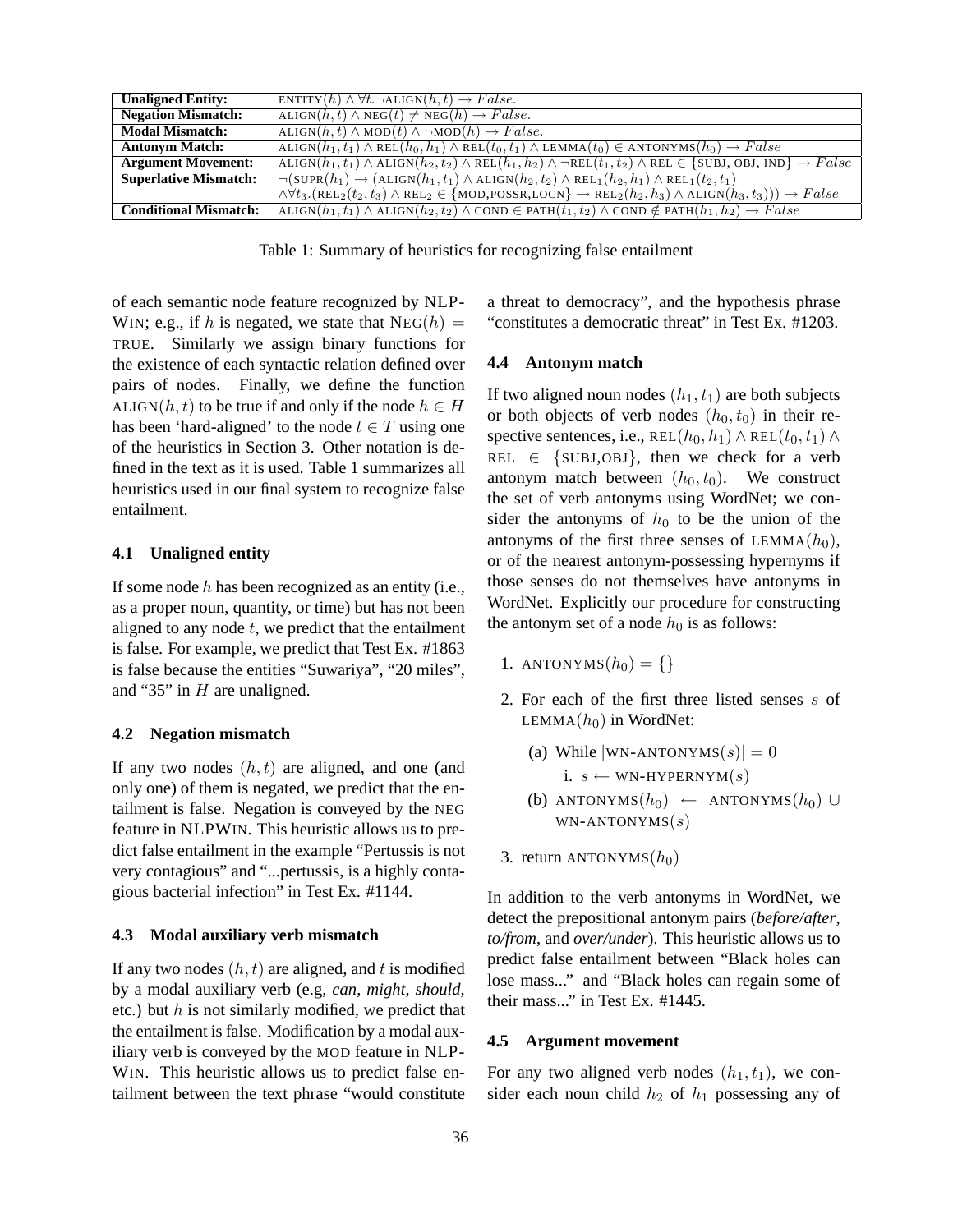

Figure 3: Example of object movement signaling false entailment

the subject, object, or indirect object relations to  $h_1$ , i.e., there exists REL $(h_1, h_2)$  such that REL  $\in$  $\{SUBJ, OBJ, IND\}$ . If there is some node  $t_2$  such that ALIGN( $h_2, t_2$ ), but REL( $t_1, t_2$ )  $\neq$  REL( $h_1, h_2$ ), then we predict that the entailment is false.

As an example, consider Figure 3, representing subgraphs from Dev Ex. #1916:

T: ...U.N. officials are also dismayed that Aristide killed a conference called by Prime Minister Robert Malval...

H: Aristide kills Prime Minister Robert Malval.

Here let  $(h_1, t_1)$  correspond to the aligned verbs with lemma *kill*, where the object of  $h_1$  has lemma *Prime Minister Robert Malval*, and the object of  $t_1$ has lemma *conference*. Since  $h_2$  is aligned to some node  $t_2$  in the text graph, but  $\neg$ OBJ $(t_1, t_2)$ , the sentence pair is rejected as a false entailment.

### **4.6 Superlative mismatch**

If some adjective node  $h_1$  in the hypothesis is identified as a superlative, check that all of the following conditions are satisfied:

- 1.  $h_1$  is aligned to some superlative  $t_1$  in the text sentence.
- 2. The noun phrase  $h_2$  modified by  $h_1$  is aligned to the noun phrase  $t_2$  modified by  $t_1$ .

3. Any additional modifier  $t_3$  of the noun phrase  $t_2$  is aligned to some modifier  $h_3$  of  $h_2$  in the hypothesis sentence (reverse subset match).

If any of these conditions are not satisfied, we predict that the entailment is false. This heuristic allows us to predict false entailment in (Dev Ex. #908):

T: Time Warner is the world's largest media and Internet company.

H: Time Warner is the world's largest company.

Here "largest media and Internet company" in T fails the reverse subset match (condition 3) to "largest company" in  $H$ .

### **4.7 Conditional mismatch**

For any pair of aligned nodes  $(h_1, t_1)$ , if there exists a second pair of aligned nodes  $(h_2, t_2)$  such that the shortest path  $PATH(t_1, t_2)$  in the dependency graph  $T$  contains the conditional relation, then PATH $(h_1, h_2)$  must also contain the conditional relation, or else we predict that the entailment is false. For example, consider the following false entailment (Dev Ex. #60):

 $T$ : If a Mexican approaches the border, he's assumed to be trying to illegally cross.

 $H$ : Mexicans continue to illegally cross border.

Here, "Mexican" and "cross" are aligned, and the path between them in the text contains the conditional relation, but does not in the hypothesis; thus the entailment is predicted to be false.

### **4.8 Other heuristics for false entailment**

In addition to these heuristics, we additionally implemented an IS-A mismatch heuristic, which attempted to discover when an IS-A relation in the hypothesis sentence was not implied by a corresponding IS-A relation in the text; however, this heuristic yielded a loss in accuracy on the development set and was therefore not included in our final system.

# **5 Lexical similarity and paraphrase detection**

### **5.1 Lexical similarity using MindNet**

In case none of the preceding heuristics for rejection are applicable, we back off to a lexical similarity model similar to that described in (Glickman et al., 2005). For every content node  $h \in H$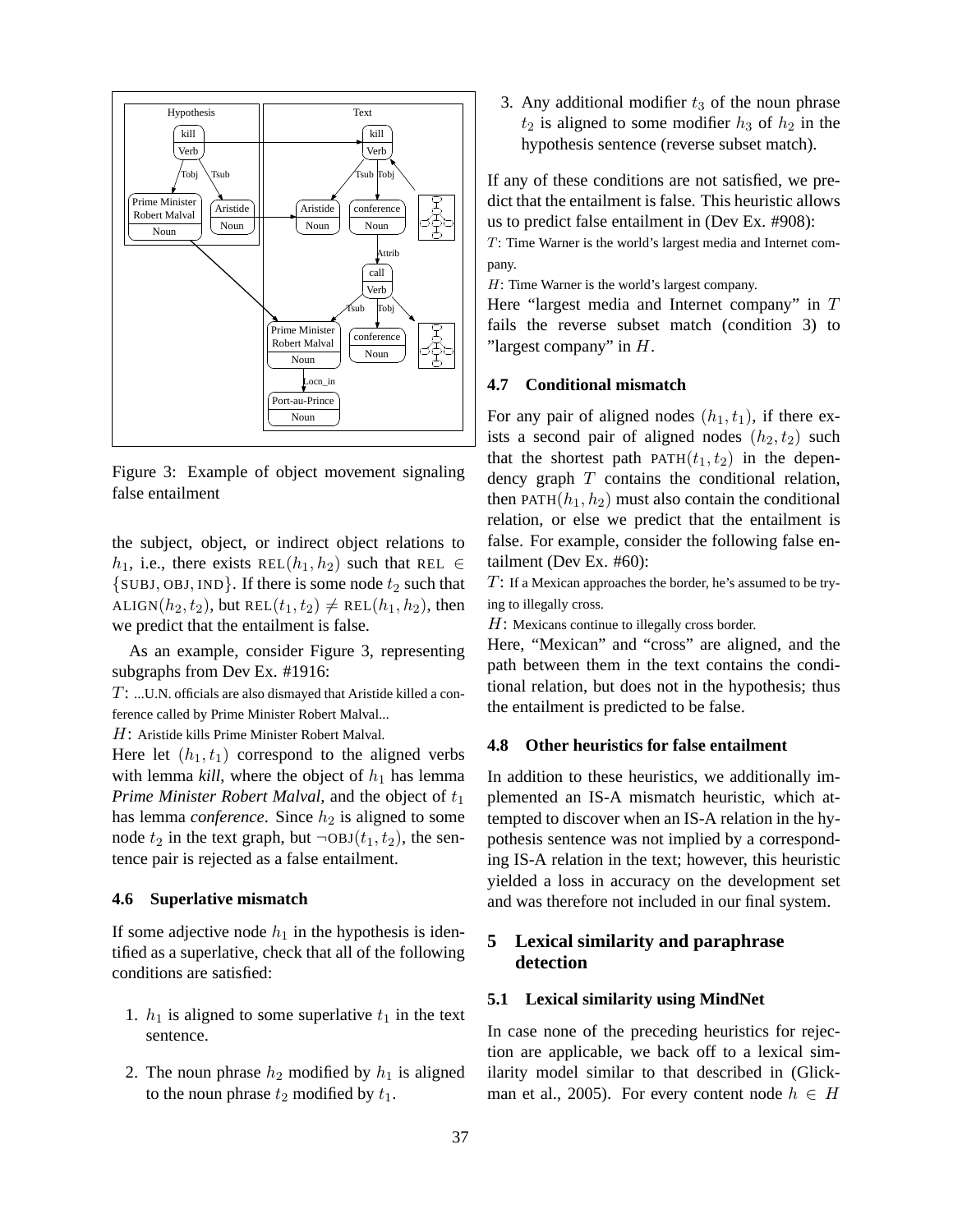not already aligned by one of the heuristics in Section 3, we obtain a similarity score  $MN(h, t)$  from a similarity database that is constructed automatically from the data contained in MindNet<sup>5</sup> as described in (Richardson, 1997). Our similarity function is thus:

$$
sim(h, t) = \begin{cases} 1 & \text{if ANY-ALIGN}(h, t) \\ \text{MN}(h, t) & \text{if MN}(h, t) > min \\ min & \text{otherwise} \end{cases}
$$

Where the minimum score  $min$  is a parameter tuned for maximum accuracy on the development set;  $min = 0.00002$  in our final system. We then compute the entailment score:

$$
score(H, T) = \frac{1}{|H|} \prod_{h \in H} \max_{t \in T} sim(h, t)
$$

This approach is identical to that used in (Glickman et al., 2005), except that we use alignment heuristics and MindNet similarity scores in place of their web-based estimation of lexical entailment probabilities, and we take as our score the geometric mean of the component entailment scores rather than the unnormalized product of probabilities.

### **5.2 Measuring phrasal similarity using the web**

The methods discussed so far for alignment are limited to aligning pairs of single words or multipleword units constituting single syntactic categories; these are insufficient for the problem of detecting more complicated paraphrases. For example, consider the following true entailment (Dev Ex. #496): T: ...Muslims believe there is only one God.

 $H$ : Muslims are monotheistic.

Here we would like to align the hypothesis phrase "are monotheistic" to the text phrase "believe there is only one God"; unfortunately, single-node alignment aligns only the nodes with lemma "Muslim". In this section we describe the approach used in our system to approximate phrasal similarity via distributional information obtained using the MSN Search search engine.

We propose a metric for measuring phrasal similarity based on a phrasal version of the distributional hypothesis: we propose that a phrase template  $P_h$  (e.g.  $x_h$  are monotheistic') has high semantic similarity to a template  $P_t$  (e.g. " $x_t$  believe there is only one God"), with possible "slot-fillers"  $x_h$  and  $x_t$ , respectively, if the overlap of the sets of observed slotfillers  $X_h \cap X_t$  for those phrase templates is high in some sufficiently large corpus (e.g., the Web).

To measure phrasal similarity we issue the surface text form of each candidate phrase template as a query to a web-based search engine, and parse the returned sentences in which the candidate phrase occurs to determine the appropriate slot-fillers. For example, in the above example, we observe the set of slot-fillers  $X_t = \{$ Muslims, Christians, Jews, Saivities, Sikhs, Caodaists, People}, and  $X_h \cap X_t =$ {Muslims, Christians, Jews, Sikhs, People}.

Explicitly, given the text and hypothesis logical forms, our algorithm proceeds as follows to compute the phrasal similarity between all phrase templates in  $H$  and  $T$ :

- 1. For each pair of aligned single node and unaligned leaf node  $(t_1, t_1)$  (or pair of aligned nodes  $(t_1, t_2)$  in the text T:
	- (a) Use NLPWIN to generate a surface text string  $S$  from the underlying logical form PATH $(t_1, t_2)$ .
	- (b) Create the surface string template phrase  $P_t$  by removing from S the lemmas corresponding to  $t_1$  (and  $t_2$ , if path is between aligned nodes).
	- (c) Perform a web search for the string  $P_t$ .
	- (d) Parse the resulting sentences containing  $P_t$  and extract all non-pronoun slot fillers  $x_t \in X_t$  that satisfy the same syntactic roles as  $t_1$  in the original sentence.
- 2. Similarly, extract the slot fillers  $X_h$  for each discovered phrase template  $P_h$  in H.
- 3. Calculate paraphrase similarity as a function of the overlap between the slot-filler sets  $X_t$  and  $X_h$ , i.e:  $score(P_h, P_t) = \frac{|X_h \cap X_t|}{|X_t|}.$

We then incorporate paraphrase similarity within the lexical similarity model by allowing, for some unaligned node  $h \in P_h$ , where  $t \in P_t$ :

$$
sim(h, t) = \max(\text{MN}(h, t), score(P_h, P_t))
$$

<sup>5</sup> http://research.microsoft.com/mnex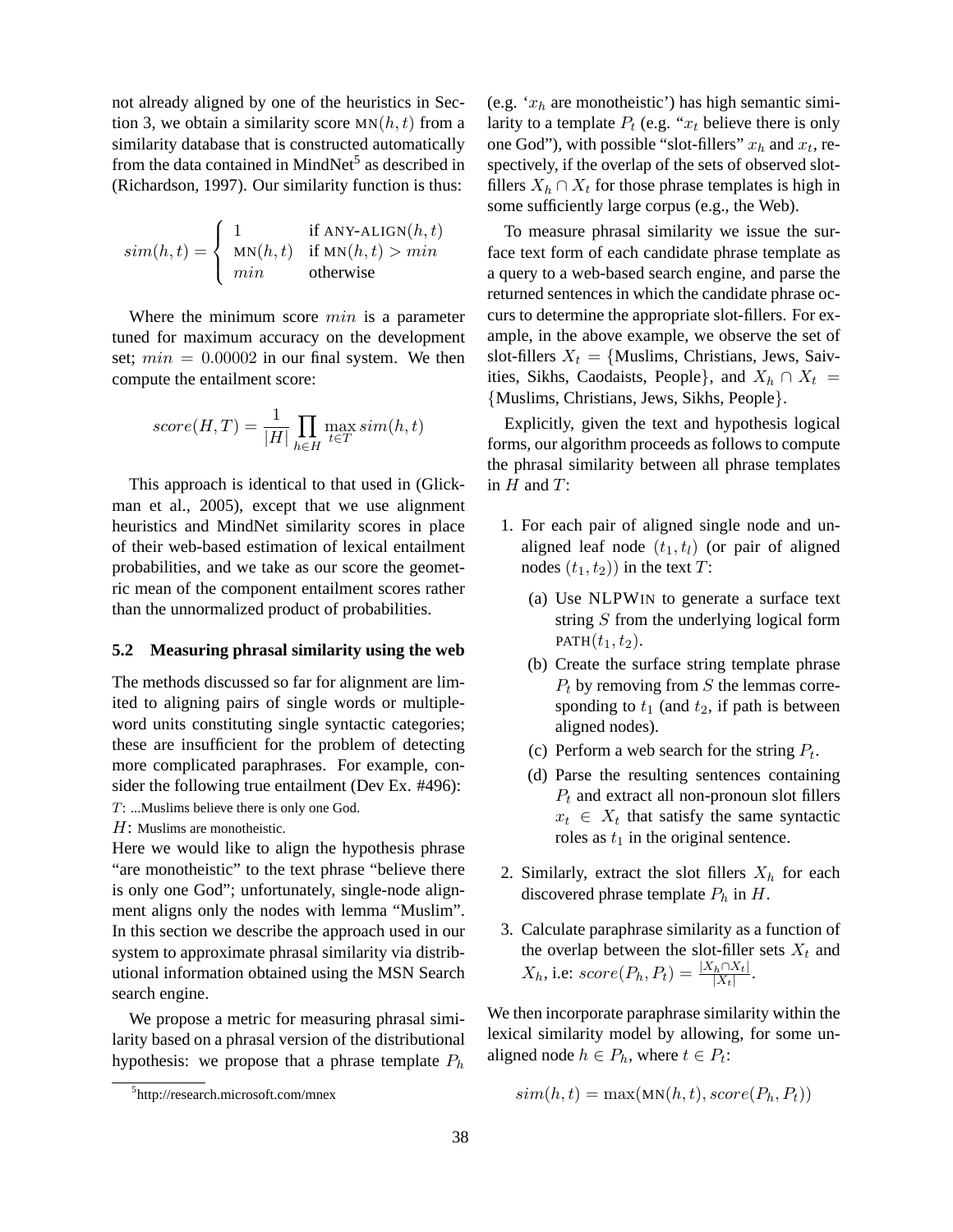Our approach to paraphrase detection is most similar to the TE/ASE algorithm (Szpektor et al., 2004), and bears similarity to both DIRT (Lin and Pantel, 2001) and KnowItAll (Etzioni et al., 2004). The chief difference in our algorithm is that we generate the surface text search strings from the parsed logical forms using the generation capabilities of NLPWIN (Aikawa et al., 2001), and we verify that the syntactic relations in each discovered web snippet are isomorphic to those in the original candidate paraphrase template.

# **6 Results and Discussion**

In this section we present the final results of our system on the PASCAL RTE-1 test set, and examine our features in an ablation study. The PASCAL RTE-1 development and test sets consist of 567 and 800 examples, respectively, with the test set split equally between true and false examples.

# **6.1 Results and Performance Comparison on the PASCAL RTE-1 Test Set**

Table 2 displays the accuracy and confidenceweighted score<sup>6</sup> (CWS) of our final system on each of the tasks for both the development and test sets.

Our overall test set accuracy of 62.50% represents a 2.1% absolute improvement over the task-independent system described in (Tatu and Moldovan, 2005), and a 20.2% relative improvement in accuracy over their system with respect to an uninformed baseline accuracy of 50%.

To compute confidence scores for our judgments, any entailment determined to be false by any heuristic was assigned maximum confidence; no attempts were made to distinguish between entailments rejected by different heuristics. The confidence of all other predictions was calculated as the absolute value in the difference between the output  $score(H, T)$  of the lexical similarity model and the threshold  $t = 0.1285$  as tuned for highest accuracy on our development set. We would expect a higher CWS to result from learning a more appropriate confidence function; nonetheless our overall

|             | Dev Set |            | <b>Test Set</b> |            |
|-------------|---------|------------|-----------------|------------|
| <b>Task</b> | acc     | <b>CWS</b> | acc             | <b>CWS</b> |
| CD          | 0.8061  | 0.8357     | 0.7867          | 0.8261     |
| <b>RC</b>   | 0.5534  | 0.5885     | 0.6429          | 0.6476     |
| IR          | 0.6857  | 0.6954     | 0.6000          | 0.6571     |
| MT          | 0.7037  | 0.7145     | 0.6000          | 0.6350     |
| IE.         | 0.5857  | 0.6008     | 0.5917          | 0.6275     |
| QA          | 0.7111  | 0.7121     | 0.5308          | 0.5463     |
| <b>PP</b>   | 0.7683  | 0.7470     | 0.5200          | 0.5333     |
| All         | 0.6878  | 0.6888     | 0.6250          | 0.6534     |

Table 2: Summary of accuracies and confidenceweighted scores, by task

| <b>Alignment Feature</b>        | Dev    | <b>Test</b> |
|---------------------------------|--------|-------------|
| <b>Synonym Match</b>            | 0.0106 | 0.0038      |
| <b>Derivational Form</b>        | 0.0053 | 0.0025      |
| Paraphrase                      | 0.0053 | 0.0000      |
| <b>Lexical Similarity</b>       | 0.0053 | 0.0000      |
| Value Match                     | 0.0017 | 0.0013      |
| <b>Acronym Match</b>            | 0.0017 | 0.0013      |
| Adjectival Form <sup>7</sup>    | 0.0000 | 0.0063      |
| <b>False Entailment Feature</b> | Dev    | <b>Test</b> |
| <b>Negation Mismatch</b>        | 0.0106 | 0.0025      |
| <b>Argument Movement</b>        | 0.0070 | 0.0250      |
| Conditional Mismatch            | 0.0053 | 0.0037      |
| Modal Mismatch                  | 0.0035 | 0.0013      |
| <b>Superlative Mismatch</b>     | 0.0035 | $-0.0025$   |
| <b>Entity Mismatch</b>          | 0.0018 | 0.0063      |

Table 3: Feature ablation study; quantity is the accuracy loss obtained by removal of single feature

test set CWS of 0.6534 is higher than previouslyreported task-independent systems (however, the task-dependent system reported in (Raina et al., 2005) achieves a CWS of 0.686).

#### **6.2 Feature analysis**

Table 3 displays the results of our feature ablation study, analyzing the individual effect of each feature.

Of the seven heuristics used in our final system for node alignment (including lexical similarity and paraphrase detection), our ablation study showed

 $6$ As in (Dagan et al., 2005) we compute the confidenceweighted score (or "average precision") over  $n$  examples  ${c_1, c_2, ..., c_n}$  ranked in order of decreasing confidence as  $cws = \frac{1}{n} \sum_{i=1}^{n}$  $\sum_{i=1}^{n} \frac{(\text{\#correct-up-to-rank-}i)}{i}$ 

 $7$ As discussed in Section 2, features with no effect on development set accuracy were included in the system if and only if they improved the system's unweighted F-score.